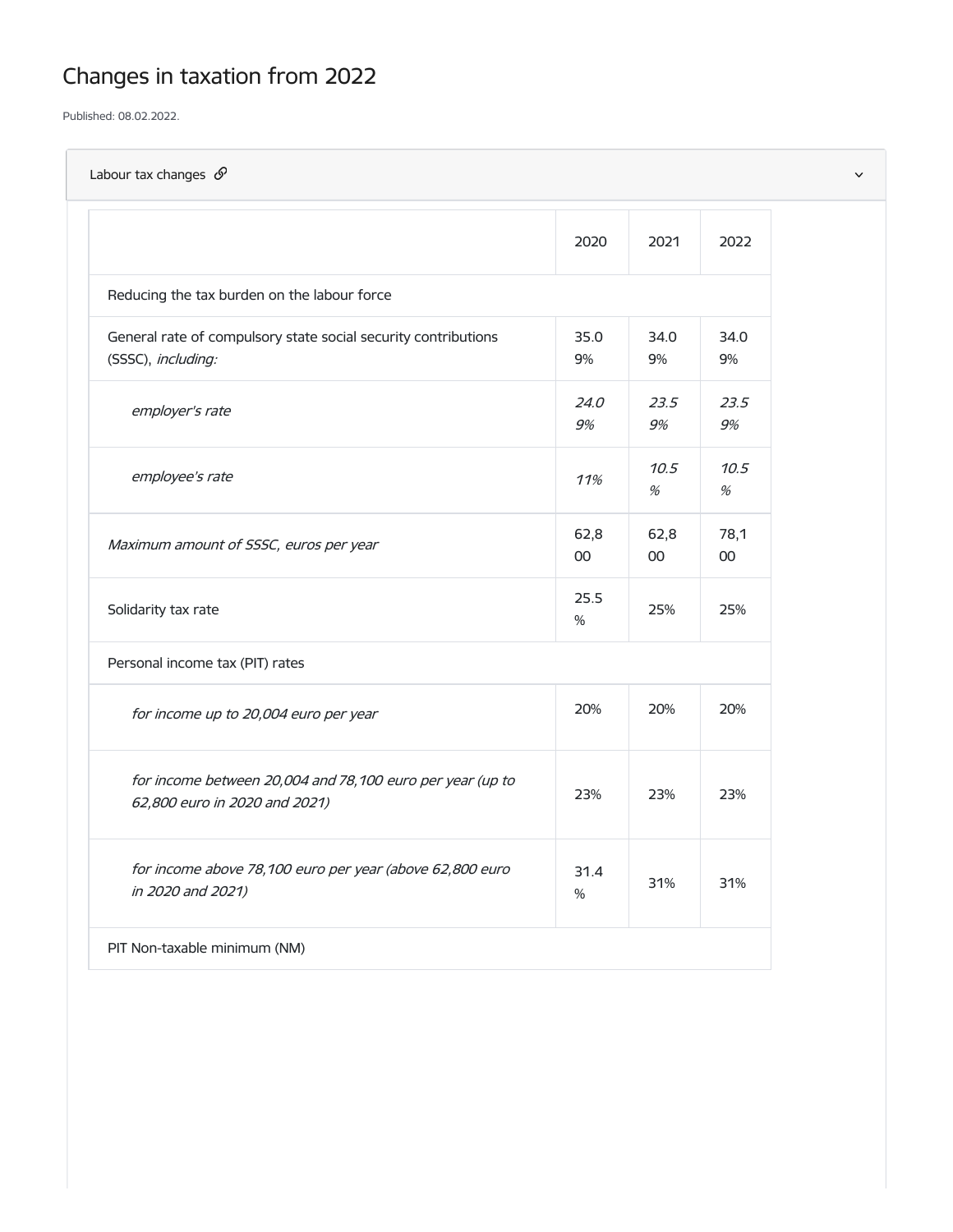| Maximum NM, euro per month                                         | 300 | 300                | 350<br>(fro<br>m 01<br>.01.2<br>022)<br>500<br>(fro<br>m 01<br>.07.2<br>022) |
|--------------------------------------------------------------------|-----|--------------------|------------------------------------------------------------------------------|
| income up to which the maximum NM is applicable, euro per<br>month |     | 500                | 500                                                                          |
| income above which the NM is not applicable, euro per month        |     | 1,80<br>${\cal O}$ | 1,80<br>$\mathcal O$                                                         |
| Allowance for a dependant, euro per month                          | 250 | 250                | 250                                                                          |
| Non-taxable minimum for pensioners, euro per month                 | 300 | 330                | 350<br>(fro<br>m 01<br>.01.2<br>022)<br>500<br>(fro<br>m 01<br>.07.2<br>022) |

Personal income tax (PIT)  $\mathscr{D}$  and the set of the set of the set of the set of the set of the set of the set of the set of the set of the set of the set of the set of the set of the set of the set of the set of the se

As of 1 January 2022, the following shall be exempt from PIT:

in addition to the catering expenses covered by the employer, the medical expenses covered by the employer up to 480 euro per year (average 40 euro per month) within the existing limit;

In 2022, the employee's expenses related to the performance of remote work, which are covered by the employer in accordance with the Labour Law, if the total amount thereof per month for full-time work does not exceed 30 euro;

if real estate consisting of agricultural land and buildings is alienated, the PIT exemption for income from the alienation of agricultural land shall be applied in proportion to the value of agricultural land in the total valuation of the real estate indicated in the assessment of a certified real estate evaluator. If the real estate only consists of land, the PIT exemption for income from the alienation of agricultural land shall be applied in proportion to the value of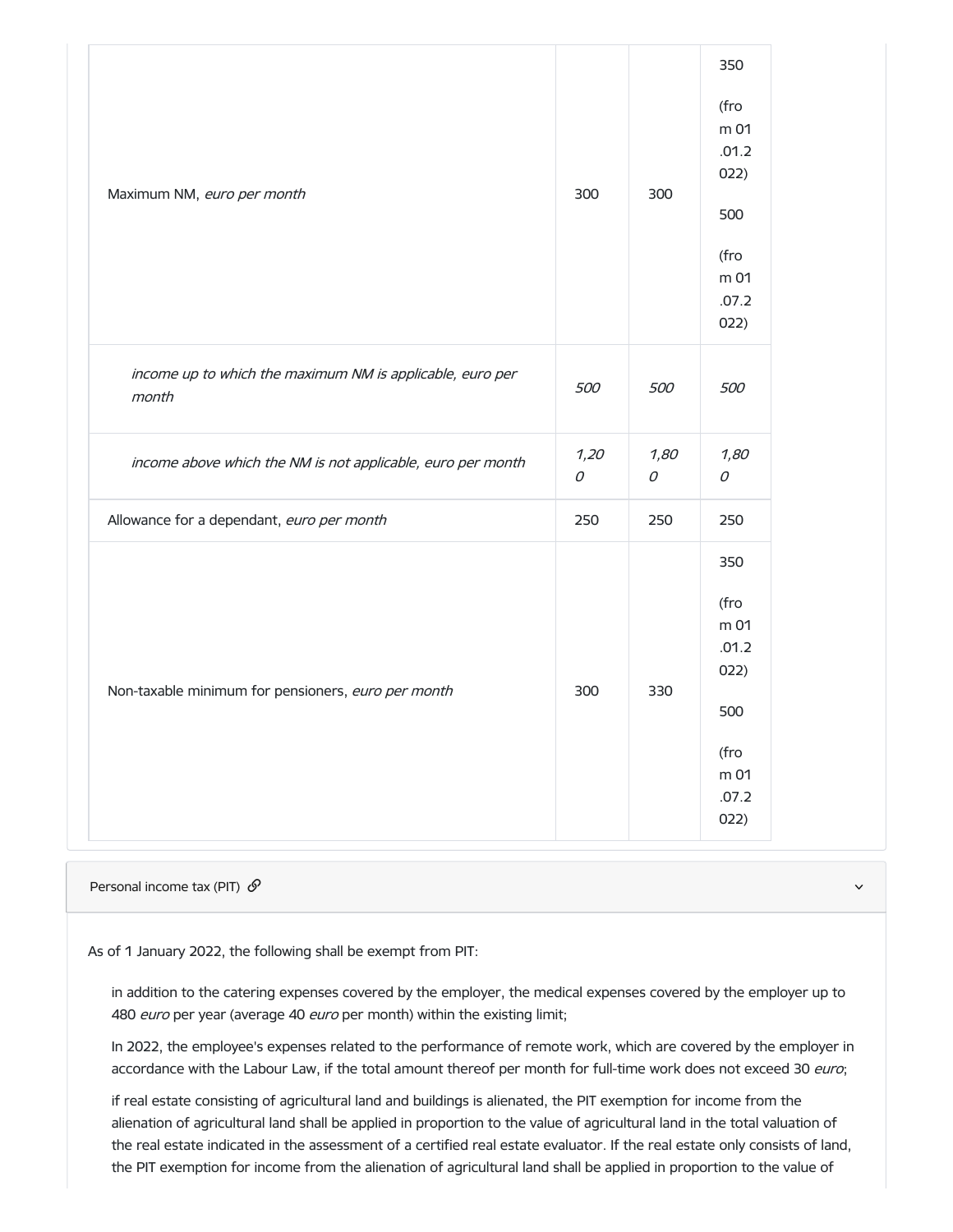agricultural land in the total valuation of the real estate indicated in the assessment of a certified real estate evaluator or, in the absence of such an assessment, as before (in proportion to the share of the utilised agricultural area on the total plot of land);

support or co-financing for certain measures related to the environmental policy (grants awarded under the support programme for the renovation of residential buildings and improvement of energy efficiency, European Regional Development Fund support payment for the improvement of individual heating systems in households, local government co-financing for the connection of real estate to the central water supply or central sewerage system, support to cover the costs of asbestos waste management for households in the event of the replacement of slate and insulation materials).

Until 31 December 2022, the PIT regime for royalty income recipients specified in the Transitional Provisions of the Law "On Personal Income Tax" shall be maintained. Respectively, until 31 December 2022, recipients of royalties paid to a payer who is not a collective management organisation, have the right not to register as performers of economic activity, but the tax (PIT and SSSC) will be paid by the payer, applying to turnover up to 25,000 euros - PIT rate in the amount of 25%, but for turnover exceeding 25,000 euros - PIT rate in the amount of 40% The withheld PIT revenue is distributed as follows:  $MSSIC - 80%$  and  $PIT - 20%$ .

Other technical, editorial clarifications and norms improving the law made to the Law "On Personal Income Tax":

the legal norm regarding the eligible expenses incurred in accordance with life insurance contracts (with accumulation of funds) has been clarified, stipulating that the policyholder and the insured person must be the same person in the life insurance contract, and the contract must stipulate that the insurance indemnity for the insured event (except in the event of death) is paid to the insured person;

the law contains a new article that ensures the application of the freedoms enshrined in the EU Treaty (free movement of goods, services, capital and persons), avoiding the need to make direct references to certain provisions of the law;

the law includes a norm that improves the administration of scholarships exempt from PIT and provides the right to the SRS to assess the compliance of scholarships with its definition not only in terms of legal form, but also in terms of economic nature, incl. to evaluate the sources of scholarship payments;

the law contains a norm that ensures uniform interpretation of the law and provides that when determining the PIT from the income of leased personnel, the SSSC or payments equivalent thereto shall be taken into account;

the law contains a norm that stipulates that solidarity taxpayers, to whom an SSSC rate lower than 25% has been applied during the taxation year, shall pay the solidarity tax supplement by paying PIT on the basis of the declaration;

the law includes a norm, which envisages that the SRS only repays the overpayment of PIT in non-cash form;

the law has been amended in connection with changes to the Micro-enterprise Tax Law, which entered into force on 1 January 2021.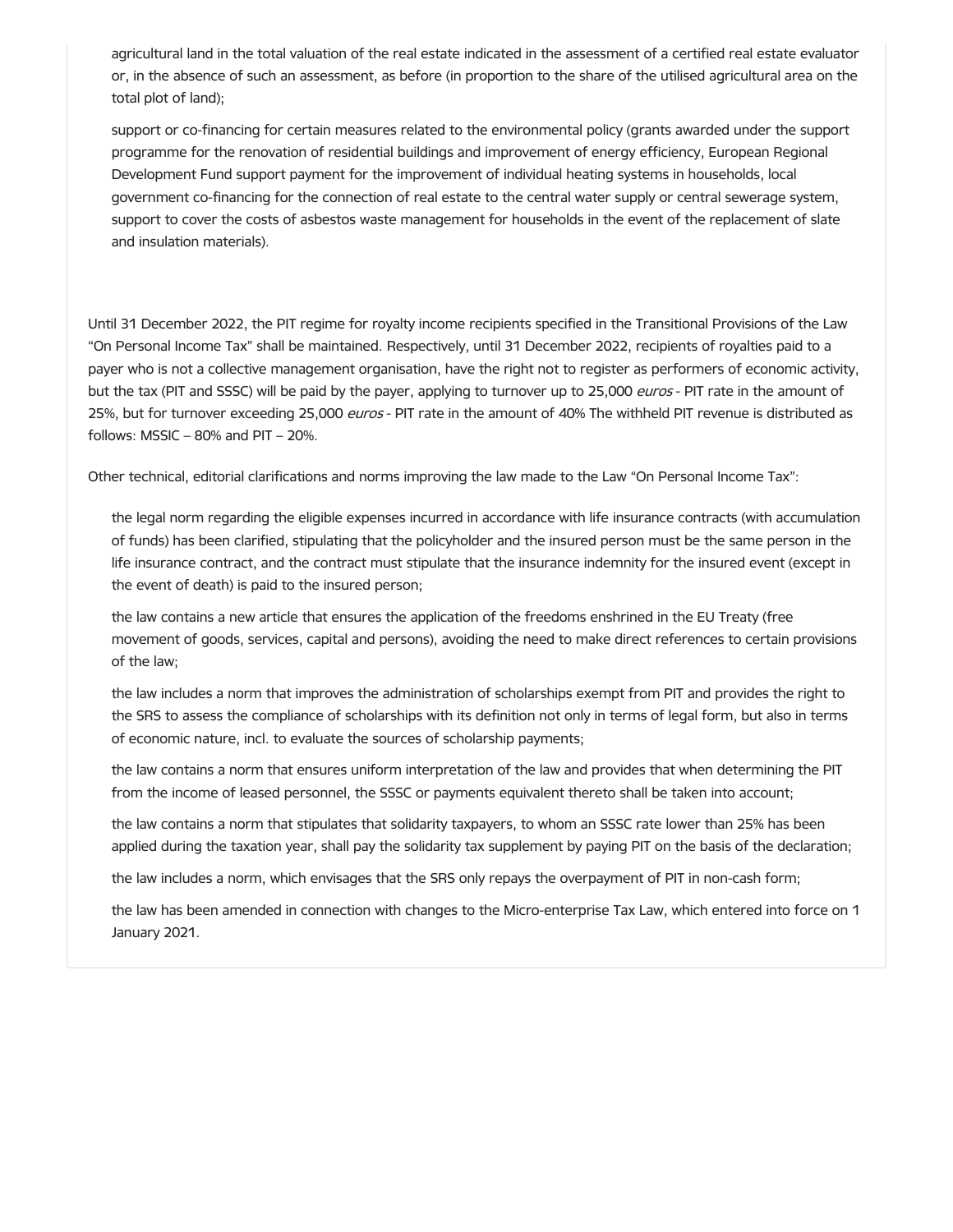## Excise Duty  $\mathscr{S}$

The Law on Excise Duty in 2022 envisages several changes in the tax rates for alcoholic beverages and tobacco products, liquids used in electronic smoking devices, components for the preparation of liquids used in electronic smoking devices and tobacco substitutes, which will enter into force in different terms.

As of 1 January 2022, excise tax rates are increased:

for cigarettes, the minimum level of excise duty is increased from 121.4euro to 128.4 euro per 1,000 cigarettes; the specific tax increases from 92.5 euro to 98 euro per 1,000 cigarettes and the maximum retail (ad valorem) tax rate is 15%;

for cigars and cigarillos, from 104.7 euro to 115.2 euro per 1000 pieces;

for smoking tobacco and tobacco leaves, from 80.25 euro to 85.9 euro per 1000 grams;

for heated tobacco, from 160 euro to 207 euro per 1000 grams;

for liquid used in electronic smoking devices and components for the preparation of liquid used in electronic smoking devices, from 0.12 *euro* to 0.16 *euro* per 1 ml of liquid;

for tobacco substitutes, from 80 euro to 100 euro per 1000 grams;

for non-alcoholic beverages per 100 litres with a sugar content of up to 8 grams (excluding) per 100 millilitres - 7.4 euro, but with a sugar content of 8 grams (inclusive) per 100 millilitres, from 7.4 euro to 14 euro.

as of 1 July 2022:

reduced rates of excise duty on wine, fermented beverages and intermediate products are determined:

- an excise duty rate of 55.5 *euro* per 100 litres shall apply to 100 hectolitres of wine produced by an independent average wine producer in one calendar year or to 150 hectolitres of wine produced by a small distillery producing wine;

- the rate of excise duty shall be applied to 1500 hectolitres of fermented beverages produced in one calendar year by an independent average producer of fermented beverages or 150 hectolitres of fermented beverages produced by a small distillery producing fermented beverages, if it:

(a) has an absolute alcoholic strength of not more than 6% alcohol by volume (inclusive) - 32euro per 100 litres;

(b) has an absolute alcoholic strength above 6% alcohol by volume - 55.5 euro per 100 litres;

- the rate of excise duty shall apply to 80 hectolitres of intermediate product produced by an independent average intermediate producer in one calendar year or to 10 hectolitres of intermediate product produced by a small distillery producing intermediate products, if:

(a) has an absolute alcoholic strength of not more than 15% alcohol by volume (inclusive) - 55.5euro per 100 litres;

(a) has an absolute alcoholic strength of 15% alcohol by volume to 22% alcohol by volume (inclusive) - 92.5euro per 100 litres;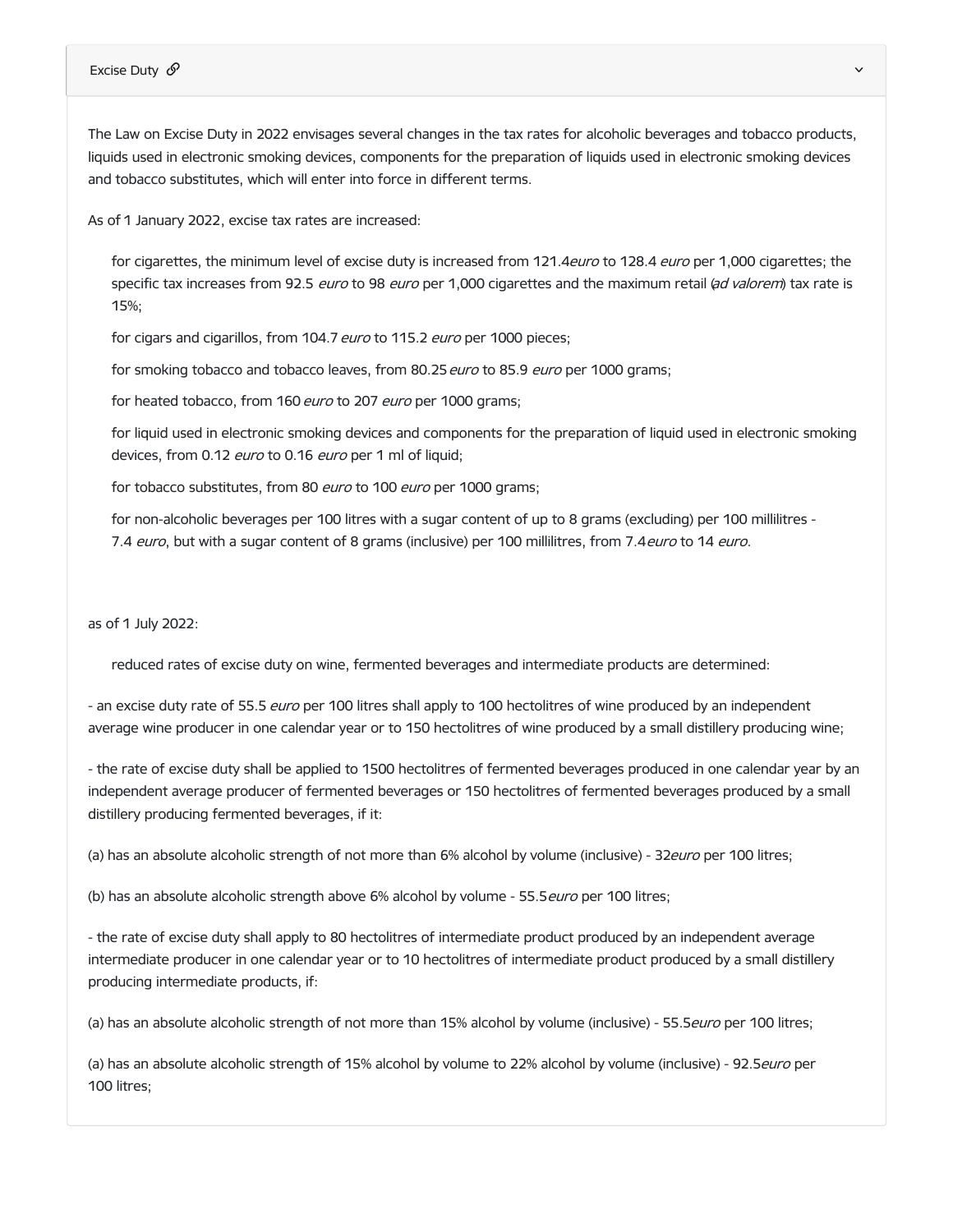as of 1 January 2022:

To promote the diversity of books and periodicals and their accessibility to the public, thus meeting the cultural, educational and information needs of the public, a reduced rate of 5% VAT will apply to the supply of books, periodicals and other media publications or publications (including newspapers, magazines, newsletters and other periodicals, information agencies' notices for public distribution, and publications on the internet) in printed and electronic media, in the form of an edition (including online or by download) as well as their subscription fee;

In order to prevent a situation where the fee for the right to use legal land is subject to VAT in cases of forced division of property, a VAT exemption has been established, which applies to the legal right to use the land (including compulsory lease) in the legal relationship between the land and building owners.

As of 1 February 2022, the definition and purpose of the deposit fee will be changed by introducing the mandatory unified deposit system. Thus, amendments have been made to the Value Added Tax Law, which stipulates the application of VAT to the fee for reusable beverage packaging and not to the deposit fee. The Value Added Tax Law stipulates that the fee for the reusable packaging of beverages will not be included in the VAT taxable value of the goods sold. However, when submitting the return for the tax year, the taxable value of the supplied goods must be adjusted to the value of the packaging of the beverage not received in the previous year, as a result of which the amount of VAT calculated in the state budget must be paid. The regulation of the Value Added Tax Law is not applicable to the deposit fee.

From 1 July 2022 similar VAT rules will be introduced for defence measures implemented within the framework of the Common Security and Defence Policy of the European Union and the North Atlantic Treaty Organization.

In 2022 (after the announcement in the general order), establishing the temporary exemption for imports and supply of goods and services in response to the Covid-19 pandemic, the application of VAT for the re-importation of goods into the country was harmonised with European Union regulation.